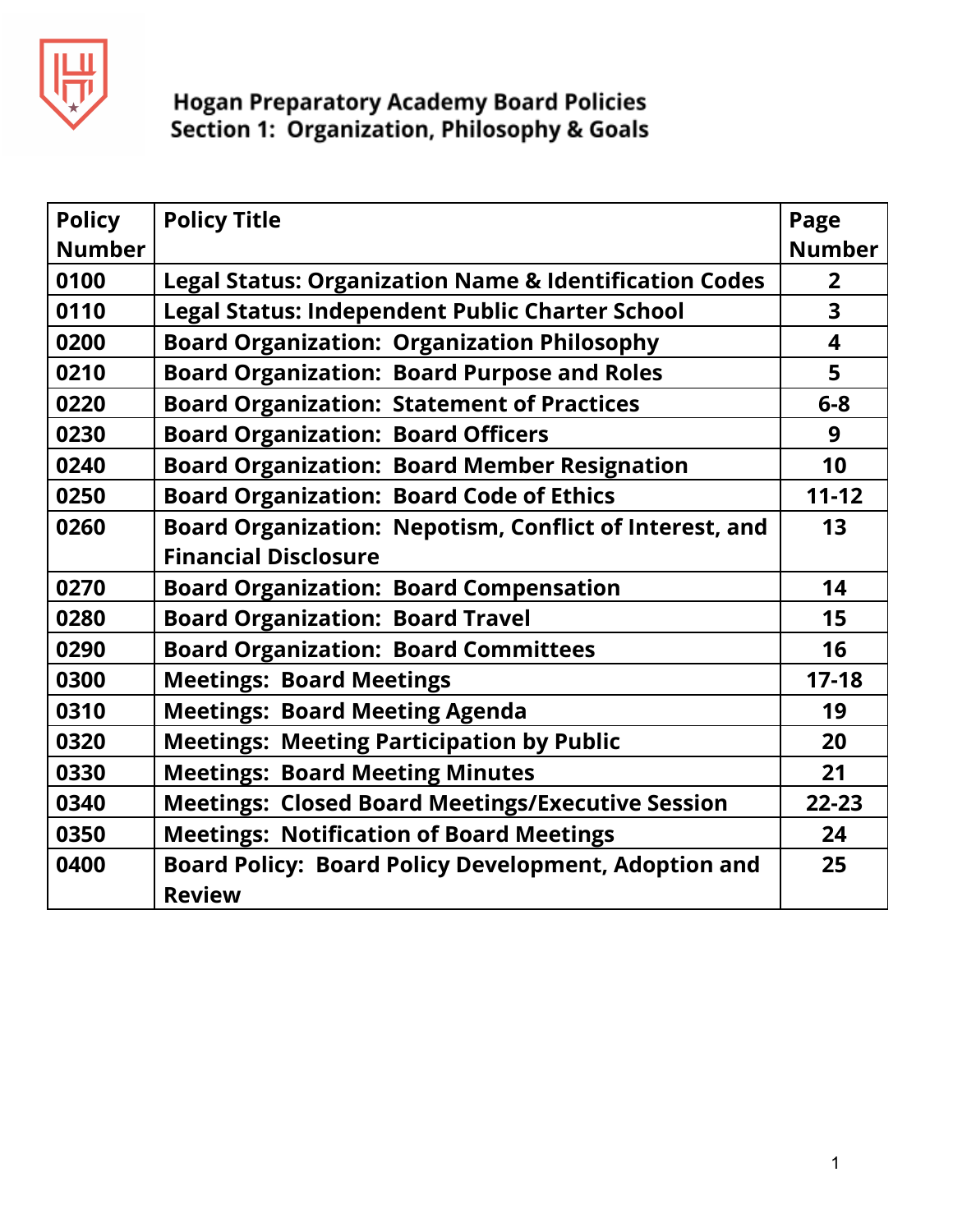

### **POLICY 0100 – LEGAL STATUS: ORGANIZATION NAME AND IDENTIFICATION CODES**

*(Last approved: 11/25/2019)*

The Charter School is an independent public school. The School is a nonprofit corporation organized under the authority of the State Legislature and exercises power delegated directly and indirectly by the Missouri State Legislature.

The official, corporate name of the Charter School, location and contact information are:

Hogan Preparatory Academy, Inc. 5809 Michigan Avenue Kansas City MO 64130 816-444-3484

DESE and Federal Identification Codes are:

048-904 DESE Identification Code 43-1817830 Federal Identification Number (FEIN)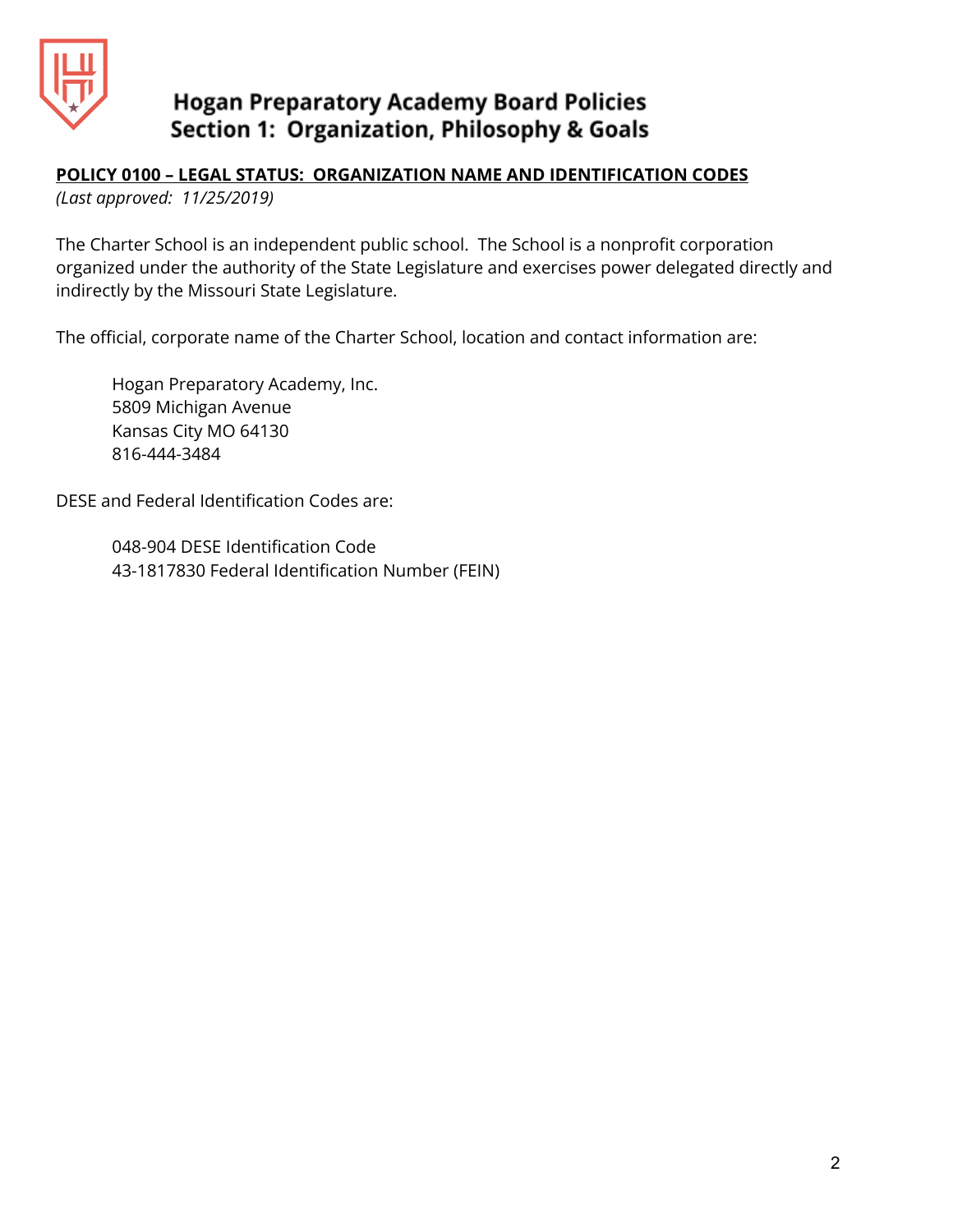

### **POLICY 0110 – LEGAL STATUS: CHARTER**

*(Last approved: 11/25/2019)*

The School operates under a charter from the Missouri Public Charter School Commission (MPCSC). The School's charter serves as a contract between the School and its sponsoring institution.

The School's charter includes its mission statement, a description of the school's organizational structure and bylaws, a financial plan, the School's policy for securing personnel services, personnel qualification, professional development plan, description of the grades and ages of its students, calendar of operations and criteria for measurement of the School's effectiveness.

The School's Charter will also provide:

- Educational goals and objectives
- Description of the educational programs and curriculum
- Terms of the Charter
- Student performance standards
- Governance plan
- Policies on student discipline

The Board acknowledges that the School may be placed on probation by MCPSC at any time if the School fails to meet its statutory requirements or its commitments to the School's assurance. The purpose of the probationary period is to allow the School to change methodology, leadership, or other factors to bring the School in compliance with the law or the requirements of MCPSC.

The Board further acknowledges that the School Charter may be revoked by MCPSC if the School commits a serious breach of one or more provisions of its charter for:

- Failure to meet academic standards
- Failure to meet generally accepted standards of fiscal management
- Failure to provide information necessary to confirm compliance with the procedure of this Charter within 45 days of request
- Violation of law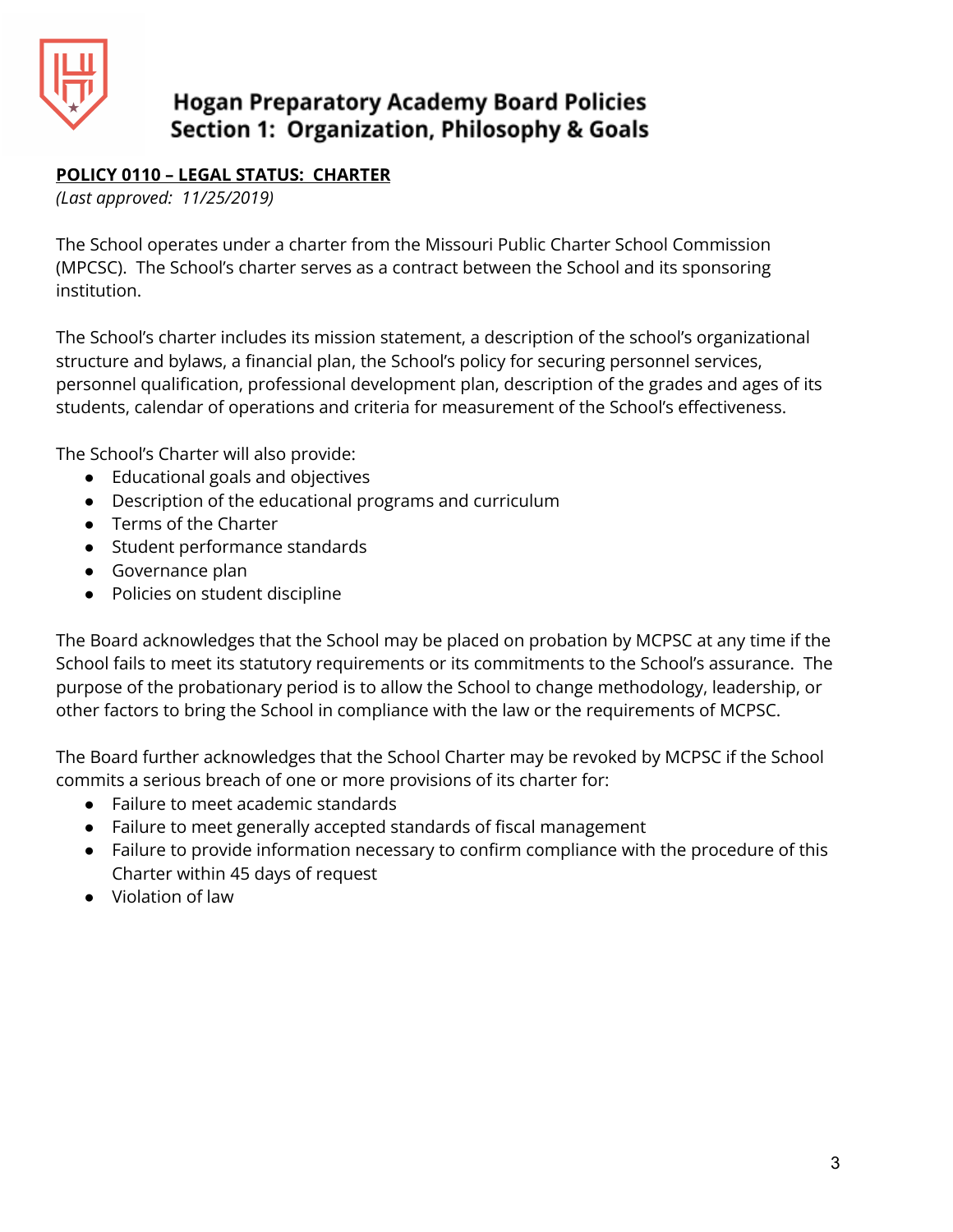

### **POLICY 0200 – BOARD ORGANIZATION: SCHOOL PHILOSOPHY**

*(Last approved: 11/25/2019)*

In carrying out its responsibilities, the Board is guided by the desire to use the resources of its community, its staff and its students to provide the highest quality education permitted by its financial resources. In reaching decisions, the Board will attempt in every case to act in the best interests of its students.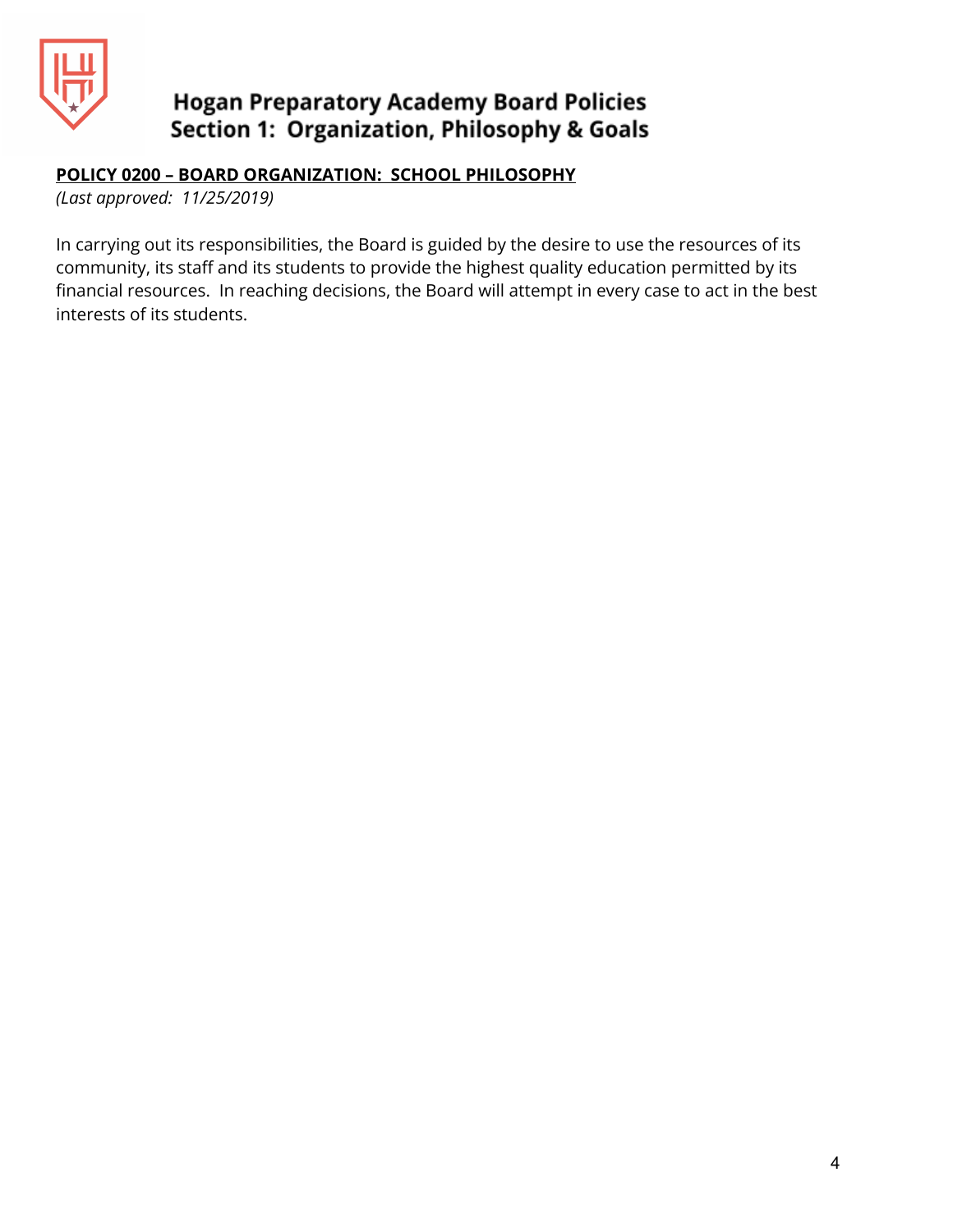

#### **POLICY 0210 – BOARD ORGANIZATION: BOARD PURPOSE AND ROLES**

*(Last approved: 11/25/2019)*

The Board performs three basic functions in the management of the School:

#### *Legislative*

The Board shall exercise full legislative rule and management authority for the School by adopting policy and directing all procedures necessary for the governance of the School's educational and administrative responsibilities.

#### *Executive*

The Board shall delegate to the Superintendent the responsibility of implementing all Board policy.

#### *Appraisal*

The Board shall determine the effectiveness of policy implementation through evaluation of school operations, practices and program outcomes. The achievement level of students shall be the guiding standard through which all success shall be measured.

Sponsors – The Board will not contract with sponsors other than MCPSC without MCPSC's agreement to the division of sponsor responsibilities.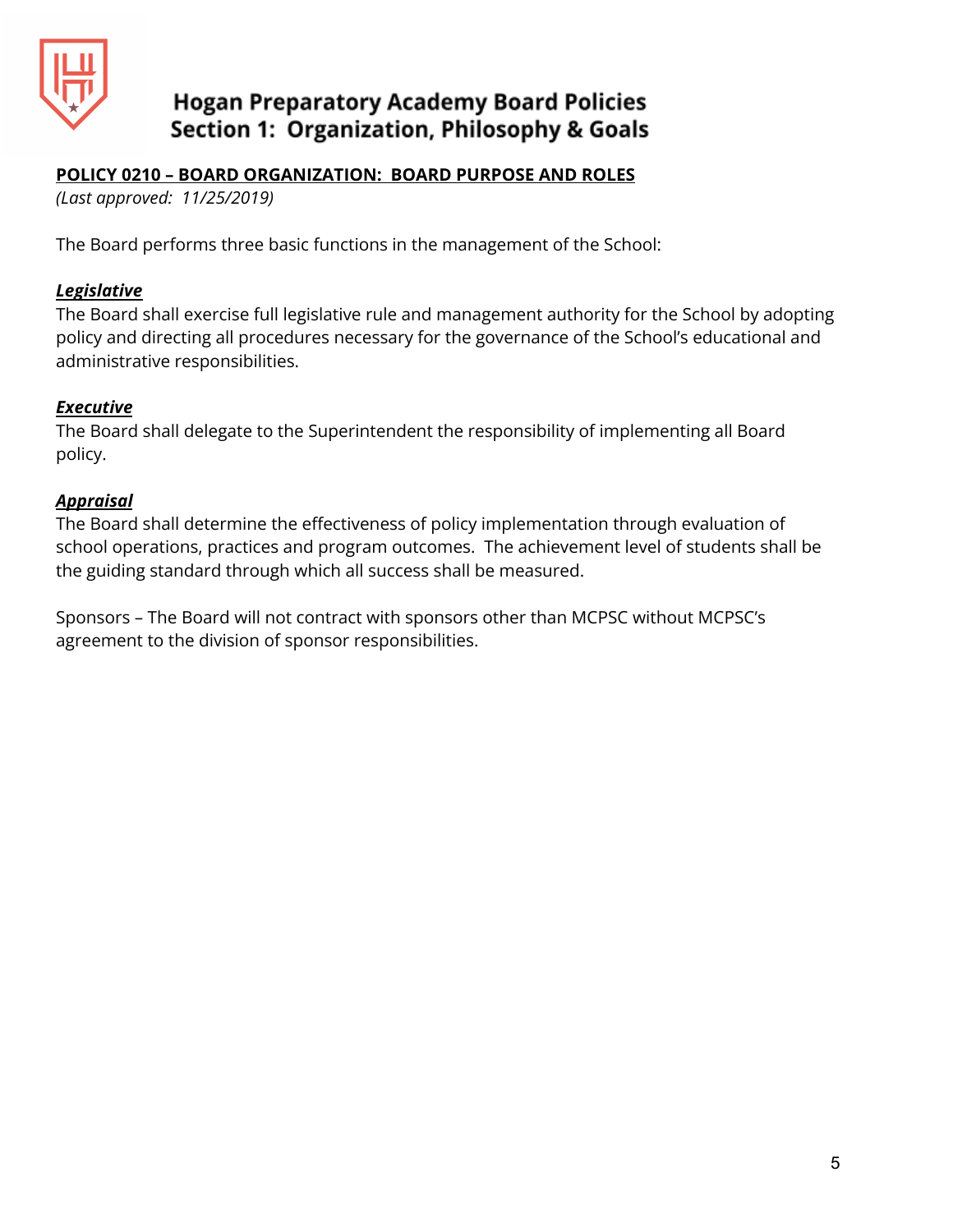

### **POLICY 0220 – BOARD ORGANIZATION: STATEMENT OF PRACTICES**

*(Last approved: 11/25/2019)*

#### *Attendance*

Members shall attend all regularly scheduled Board meetings insofar as possible. Any member failing to attend the meeting of the Board for three (3) consecutive regular meetings, unless excused by a majority of the Board for reasons satisfactory to the Board, shall be deemed to have vacated the seat; and the Secretary of the Board shall certify that fact to the Board. The vacancy shall be filled as other vacancies occurring in the Board. Attendance for purposed of this provision shall be defined as actual, physical attendance at the Board

meeting until all of the business of the Board has been completed unless a member is excused by a majority of the Board.

### *Knowledge*

Members bring a variety of experiences to their Board positions. Members shall come to Board meetings informed concerning the issues to be considered.

#### *Abstentions*

Members shall avoid abstaining except when required by statue or Board policy. The members of the Board have been selected to make difficult decisions on behalf of the students, parents, patrons and employees of the school. The concept of trusteeship requires each member to review the issues under the Board's consideration and to take a stand regarding those issues. A member who has conformed to the above-described tenets of knowledge, open discussion, independent judgment, and civility should be prepared to cast a vote on each of the issues before that member.

#### *Cooperation/Delegation*

Members should work with other Board members to establish effective Board policies and to delegate authority for the administration of the schools to the Superintendent. Members shall not attempt to by-pass, undermine, or usurp the Superintendent's authority and responsibility for the daily operation of the schools.

### *Conflict of Interest*

Members shall avoid being placed in a position of conflict of interest, and shall not use the Board position for personal or partisan gain. Members shall conduct themselves in accordance with the conflict of interest policy and disclosure requirements prescribed by statute and Board policy.

### *Accessibility*

Members are accessible to the School and reside within a reasonable distance from the School.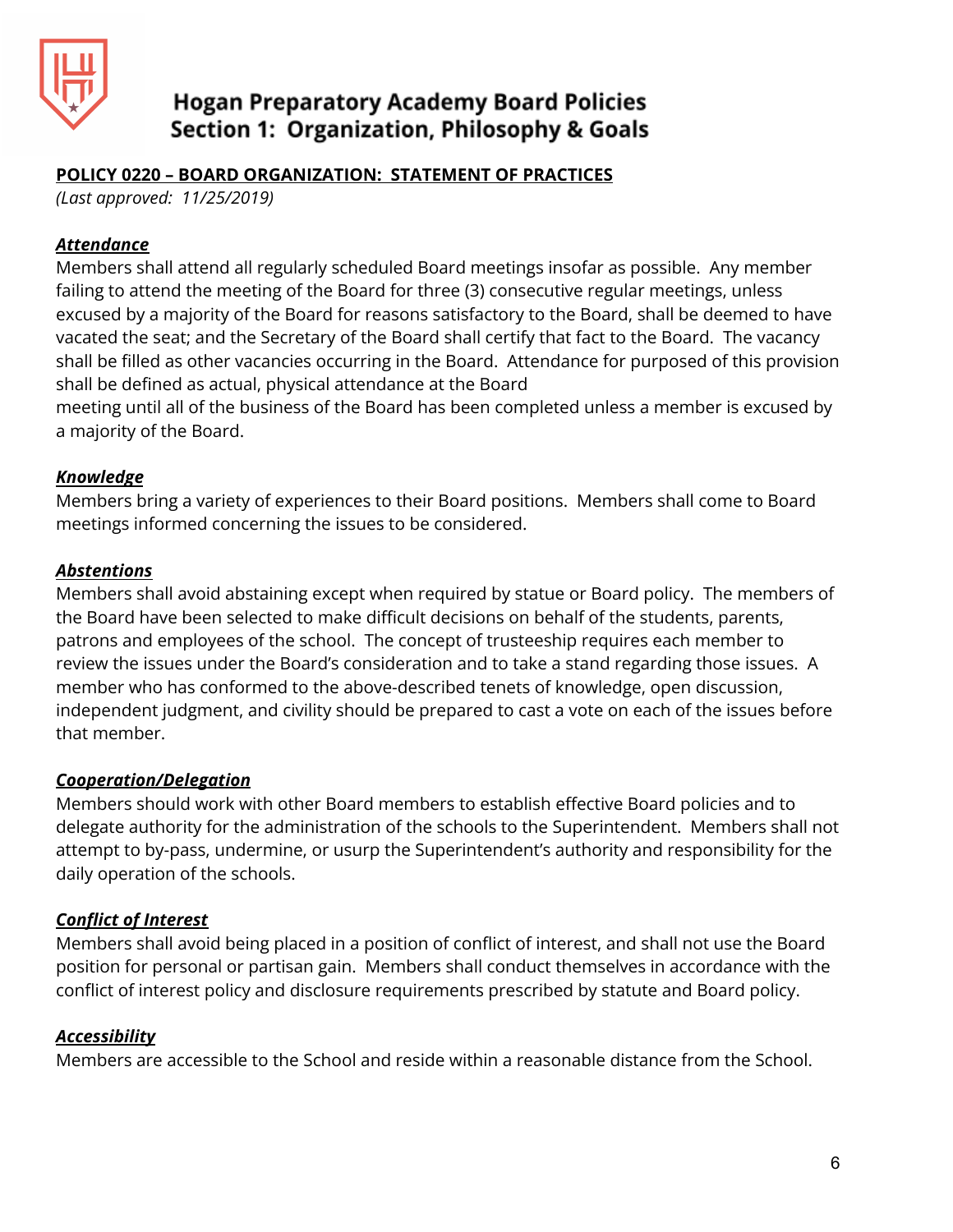

### *Confidentiality*

Members shall not disclose confidential information. Information is confidential if it is:

- (a) Communicated during executive session, or
- (b) Otherwise communicated with a mutual understanding of confidentiality.

### *Acceptance of Gifts*

Members shall not solicit or accept gifts, payments, or anything greater than a nominal value item or holiday gifts from any person, organization, group, or entity doing business or desiring to do business with the School.

### *Contact with Vendors*

Members, if contacted by a vendor requesting information about the School's bidding procedures, whether of a general nature or with regard to specific goods or services to be bid, shall provide the vendor with the name and business telephone number of the administrator responsible for purchasing such goods or services. The member shall request that the vendor contact the relevant administrator and direct all questions and concerns to the administrator.

### *Board Communications to Staff*

All official communications, policies, and directives of staff interest and concern will be communicated to staff members through the Superintendent, and the Superintendent will employ such media as are appropriate to keep the staff fully informed of the Board's concerns and actions.

### *Visits to Schools*

Individual Board members who, in their parental capacity, wish to visit the school(s) or classroom(s) of their child(ren) will follow the regular procedures for visitors. Board members who wish to visit other schools or classrooms as an informal expression of interest in school affairs will inform the Superintendent who will arrange such visit(s) through appropriate principal(s). Official visits by Board members will be conducted only with the full knowledge of the Superintendent and principal(s) involved.

### *Training*

Board members will receive continuous training. First-year board members will receive 8 hours of training per year. Other board members will receive 4 hours of training per year.

### *Educational Welfare*

Members shall always remember that the first and greatest concern must be the educational welfare of the students attending the School.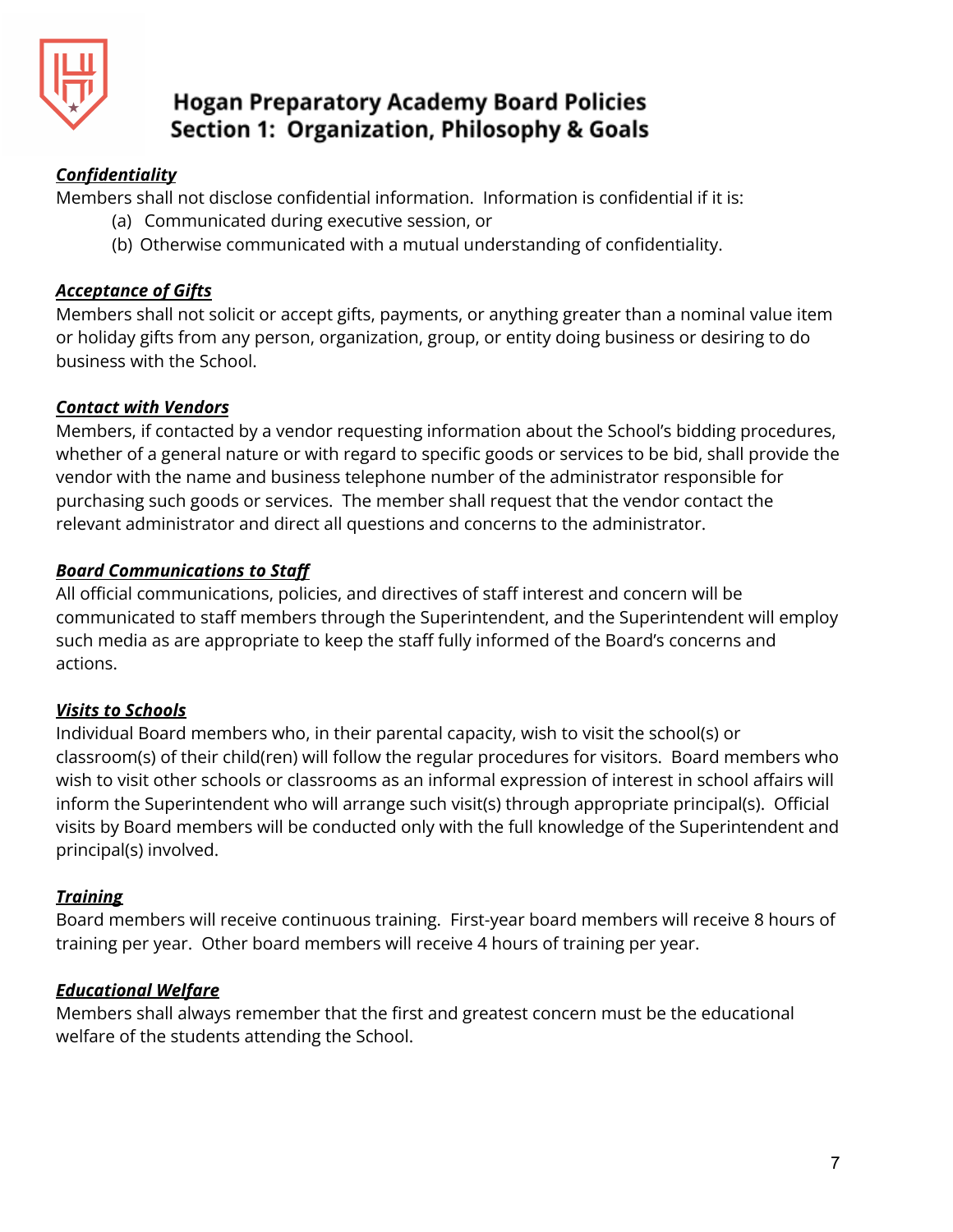

#### *Background Checks*

Members shall obtain a background check prior to beginning service on the School's board. Copies of such background checks will be available to the public at the School's Business Office.

#### *Site Visits*

MCPSC may visit the school annually to observe and assess the educational performance. In addition, MCPSC will conduct such on-site visits whenever the operation or management of the School is changed. MCPSC representatives will be placed on the agenda of a Board meeting to review the results of the on-site visit.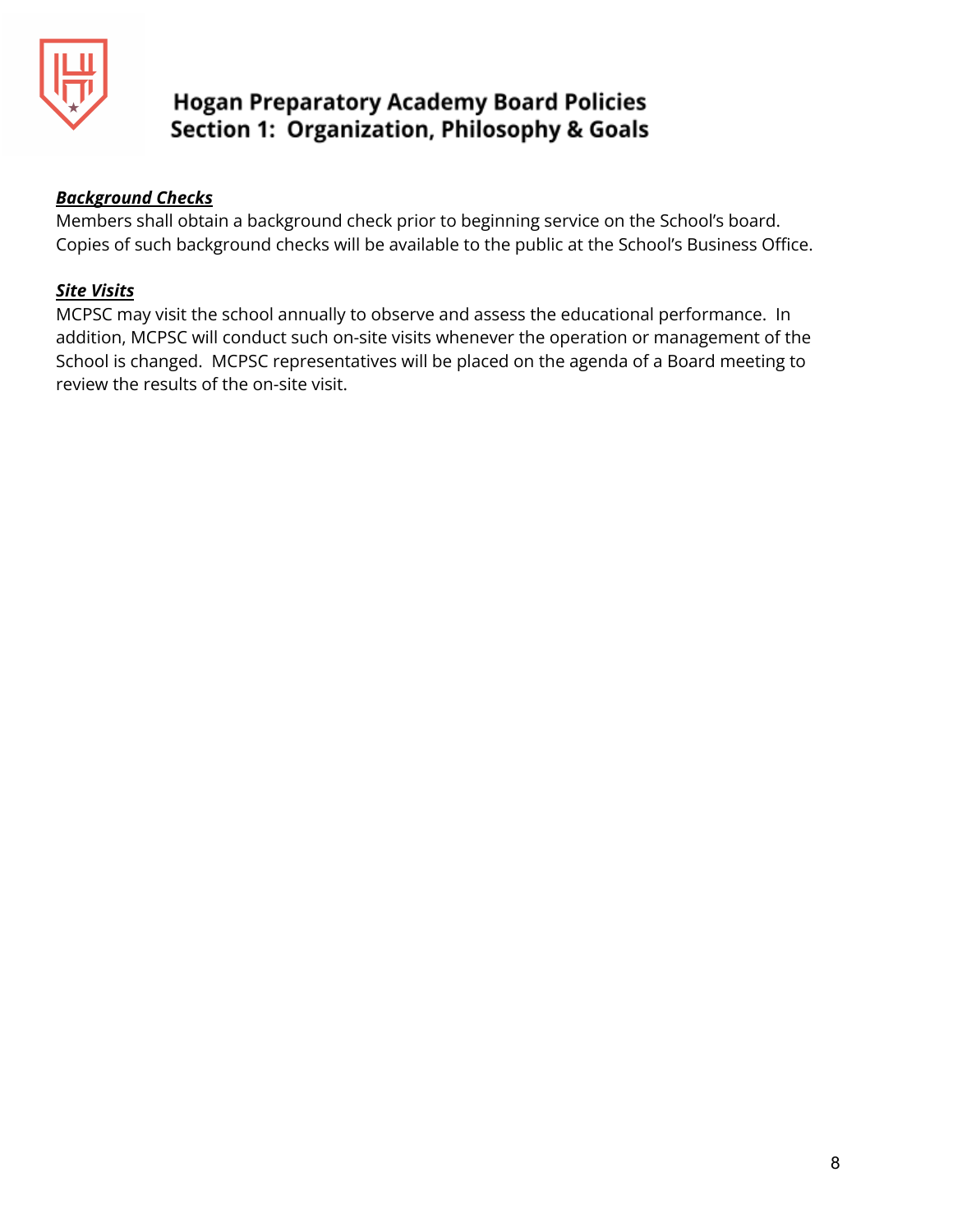

### **POLICY 0230 – BOARD ORGANIZATION: BOARD OFFICERS**

*(Last approved: 11/25/2019)*

The Board will conduct an annual meeting to elect officers. At a minimum, the Board will elect a president, secretary and treasurer. Other officer positions will be filled as needed.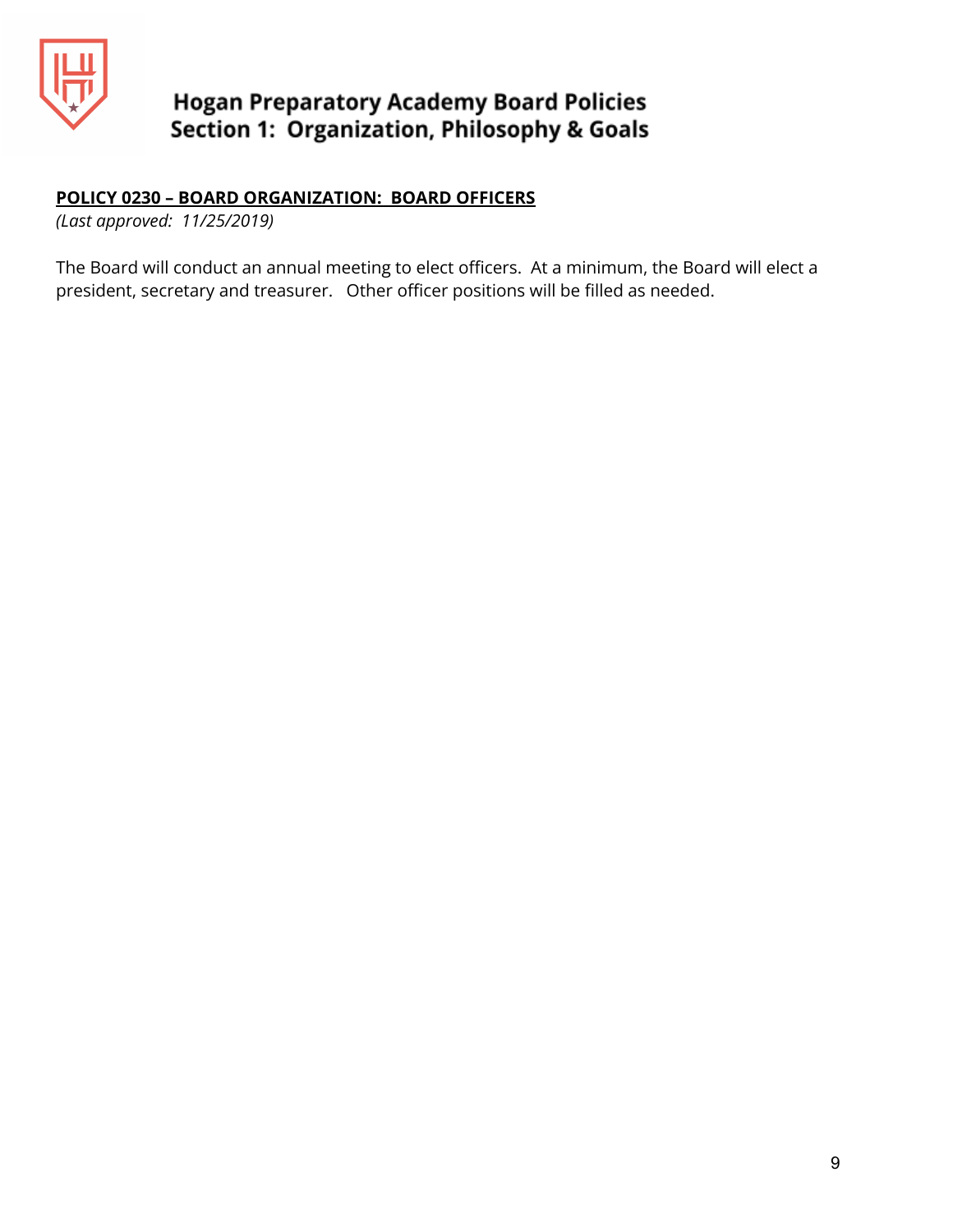

### **POLICY 0240 – BOARD ORGANIZATION: BOARD MEMBER RESIGNATION**

*(Last approved: 11/25/2019)*

Any Board member who wishes to resign from office shall inform the Board president or secretary in writing. The Board secretary shall certify to the Board that the office is vacant. The Board will then appoint a replacement to serve.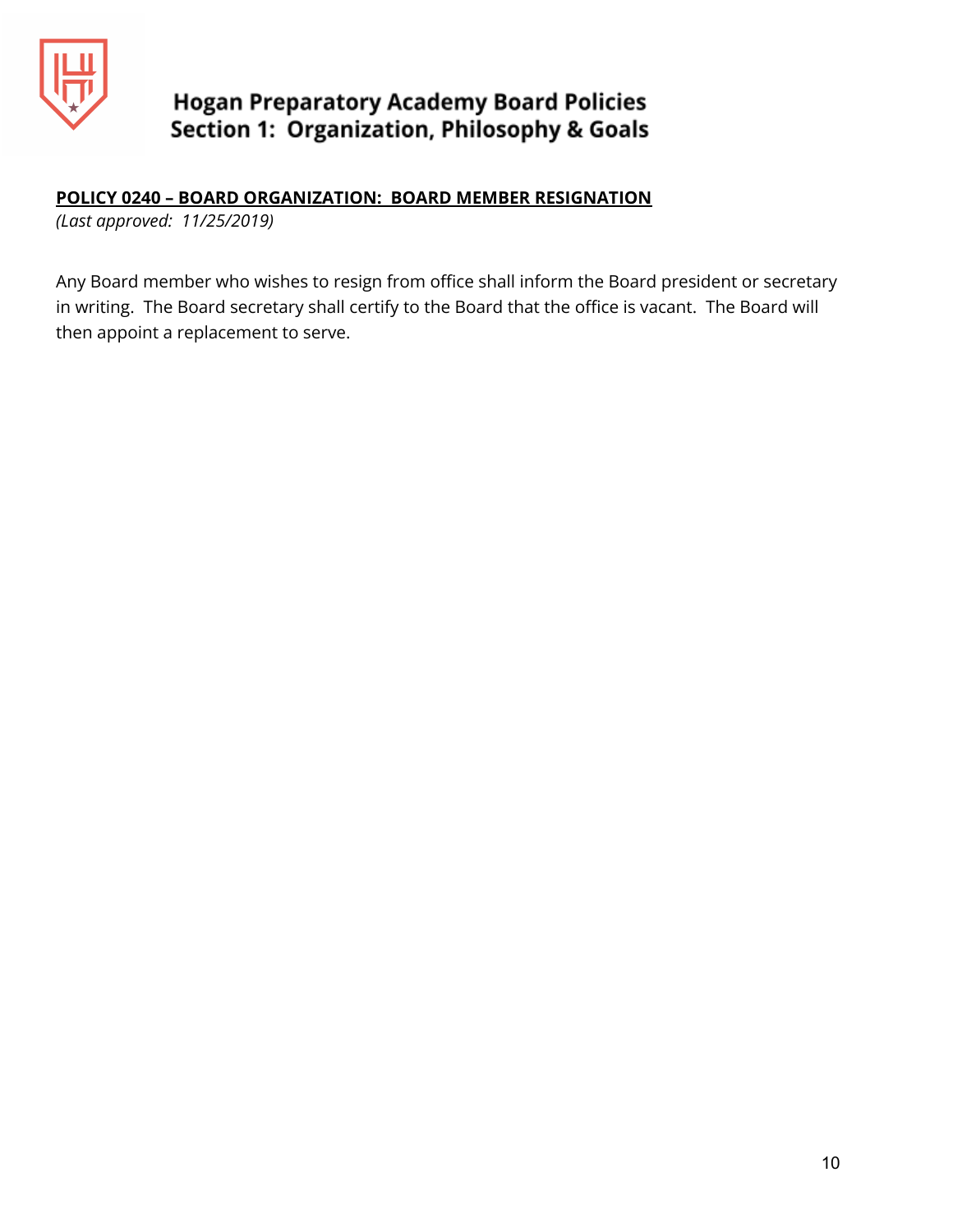

### **POLICY 0250 – BOARD ORGANIZATION: BOARD CODE OF ETHICS**

*(Last approved: 11/25/2019)*

### *The purpose of the Board is:*

- 1. To govern and control the affairs of the School as provided by law and Board policy.
- 2. To discover and interpret the educational needs, attitudes, and interests throughout the School as a guide to developing and setting priorities for an educational program.
- 3. To exercise judgment in reviewing, considering and voting on school wide policies affecting the operation of the school.
- 4. To oversee the management and fiscal control of the School as provided by law and to review, evaluate and judge the effectiveness of the educational program.

### *The roles of members of the Board are:*

- 1. To recognize that it is the responsibility of the Board to see that the school is properly administered, not to administer them.
- 2. To hold the Superintendent responsible for the implementation of Board policies and the administration of the School.
- 3. To give the Superintendent authority commensurate with his/her responsibility.
- 4. To vote on Board matters only after considering the recommendation of the Superintendent and any interested citizens.
- 5. To maintain a working rapport with other members of the Board and the Superintendent.
- 6. To respect and encourage the right of others to hold and express opinions.
- 7. To support the Board once a legal decision has been made by a majority vote.
- 8. To avoid inappropriate or disparaging remarks, in or out of Board meetings, about other Board members or their opinions.
- 9. To realize that the responsibilities are school-wide.
- 10. To recognize that authority rests with the Board in legal session and no individual Board member has legal authority to request action from the staff.
- 11. To avoid any comments which may be interpreted as undermining the administration of the School.
- 12. To assure that special committees, when appointed, have a well-defined objective and that there is an understanding that the committee serves in an advisory capacity.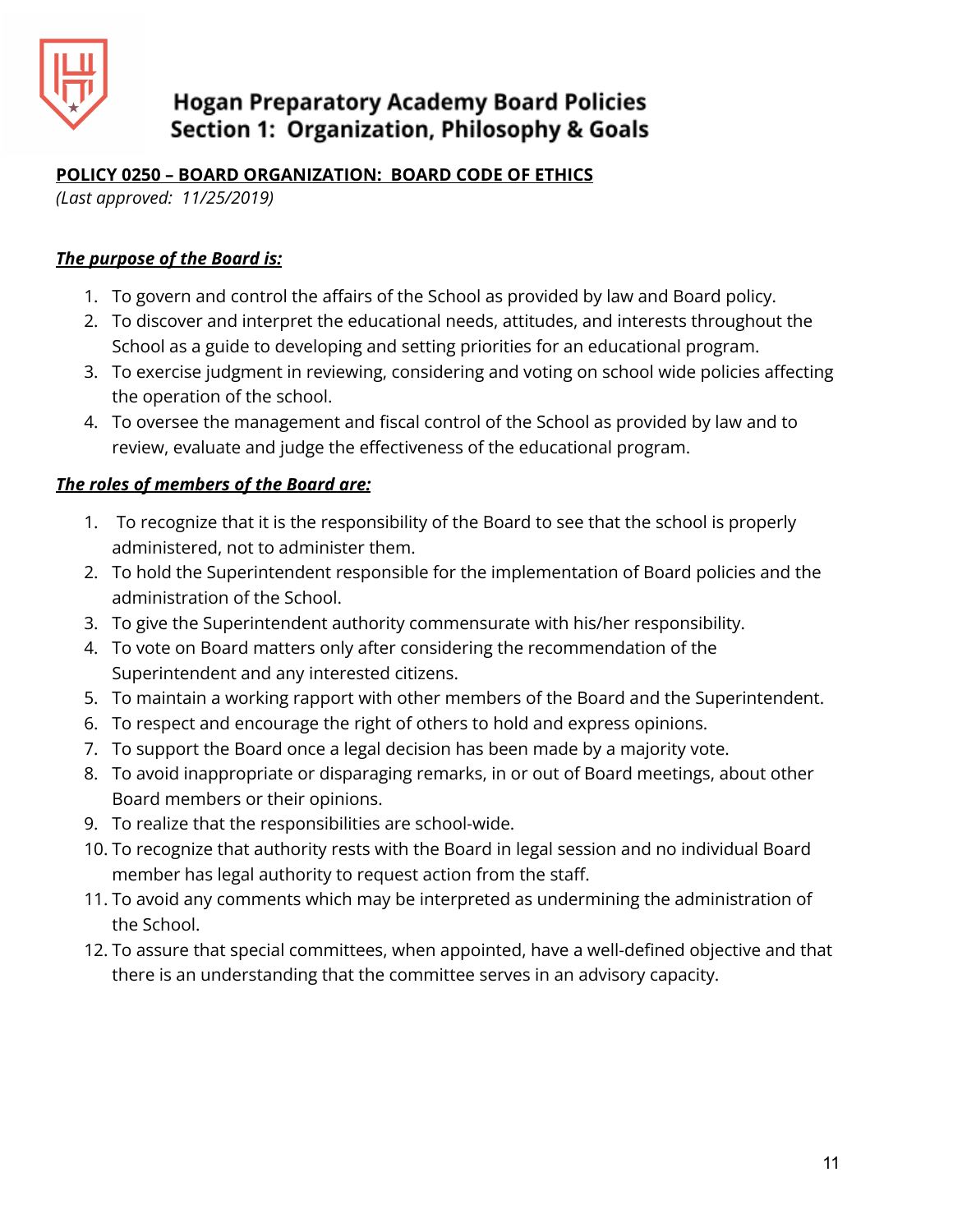

### *In addition, members of the Board will:*

- 1. Work through the Superintendent and his/her staff.
- 2. Support the Superintendent's efforts to appoint the most qualified persons as employees of the School.
- 3. Reinforce the efforts of the Superintendent and the staff so that they may perform their assigned responsibilities in the most effective manner.
- 4. Provide the Superintendent Counsel as requested or required.
- 5. Make every effort to keep all citizens informed about the quality and condition of public education in the School.
- 6. Initiate and implement all efforts to secure adequate financial support for the School.
- 7. Assure that all transactions of the School are ethical, open and aboveboard.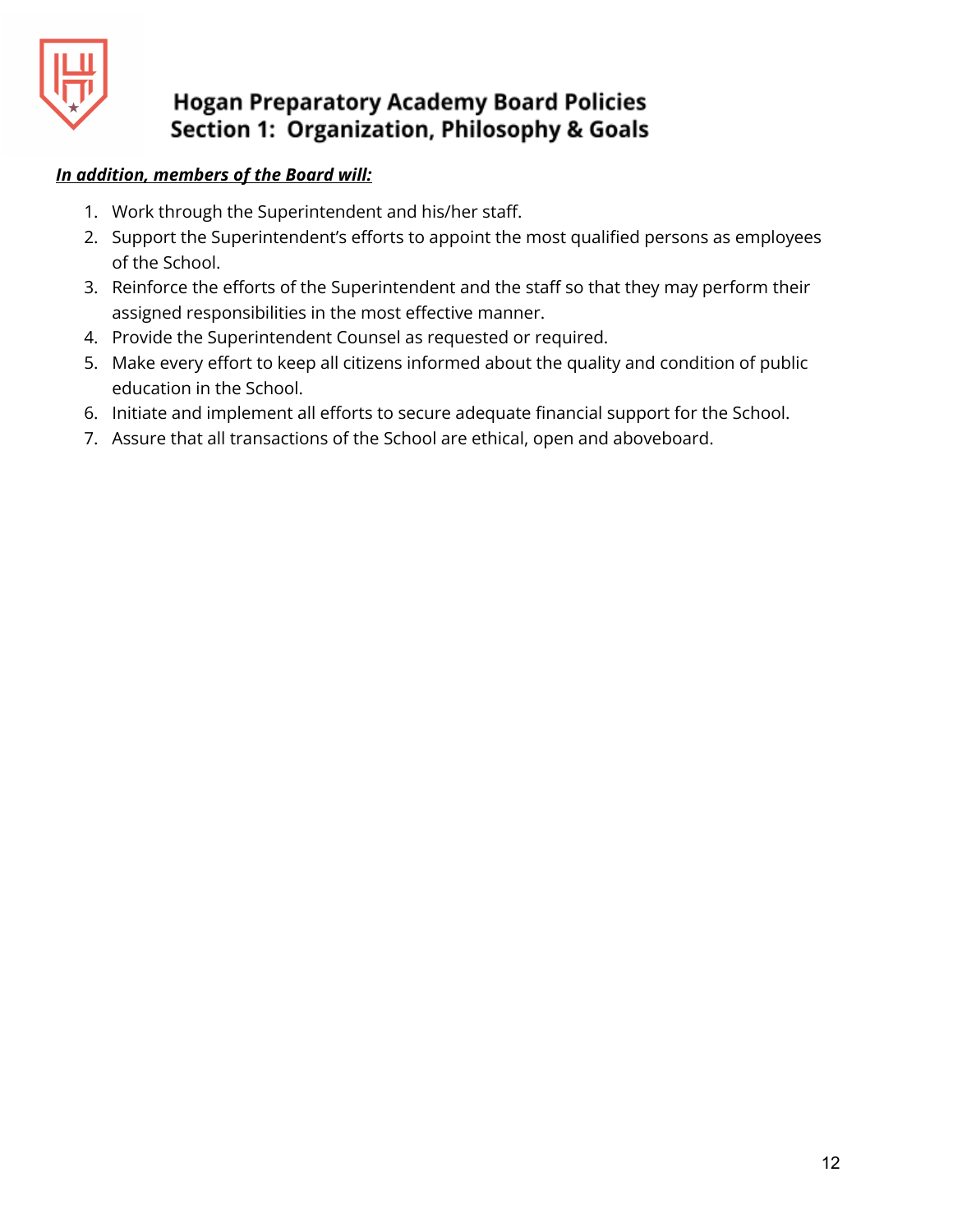

### **POLICY 0260 – BOARD ORGANIZATION: NEPOTISM, CONFLICT OF INTEREST AND FINANCIAL DISCLOSURE**

*(Last approved: 02/22/2021)*

Members of the Board will conduct themselves in a manner which complies not only with the letter of conflict of interest laws, but also in the spirit of those provisions. Board members will at all times make good faith efforts to avoid the appearance of a conflict of interest. If a situation arises which involves the potential for a conflict of interest, the individual Board members will declare his/her interest and will refrain from debating or voting upon the question of engaging or using the business entity in question.

Board members shall not debate or vote upon the employment of any person to whom they are related within the fourth degree of consanguinity or affinity. Provided the Board member does not debate or vote upon the employment, the Board may vote to employ a person related to a Board member.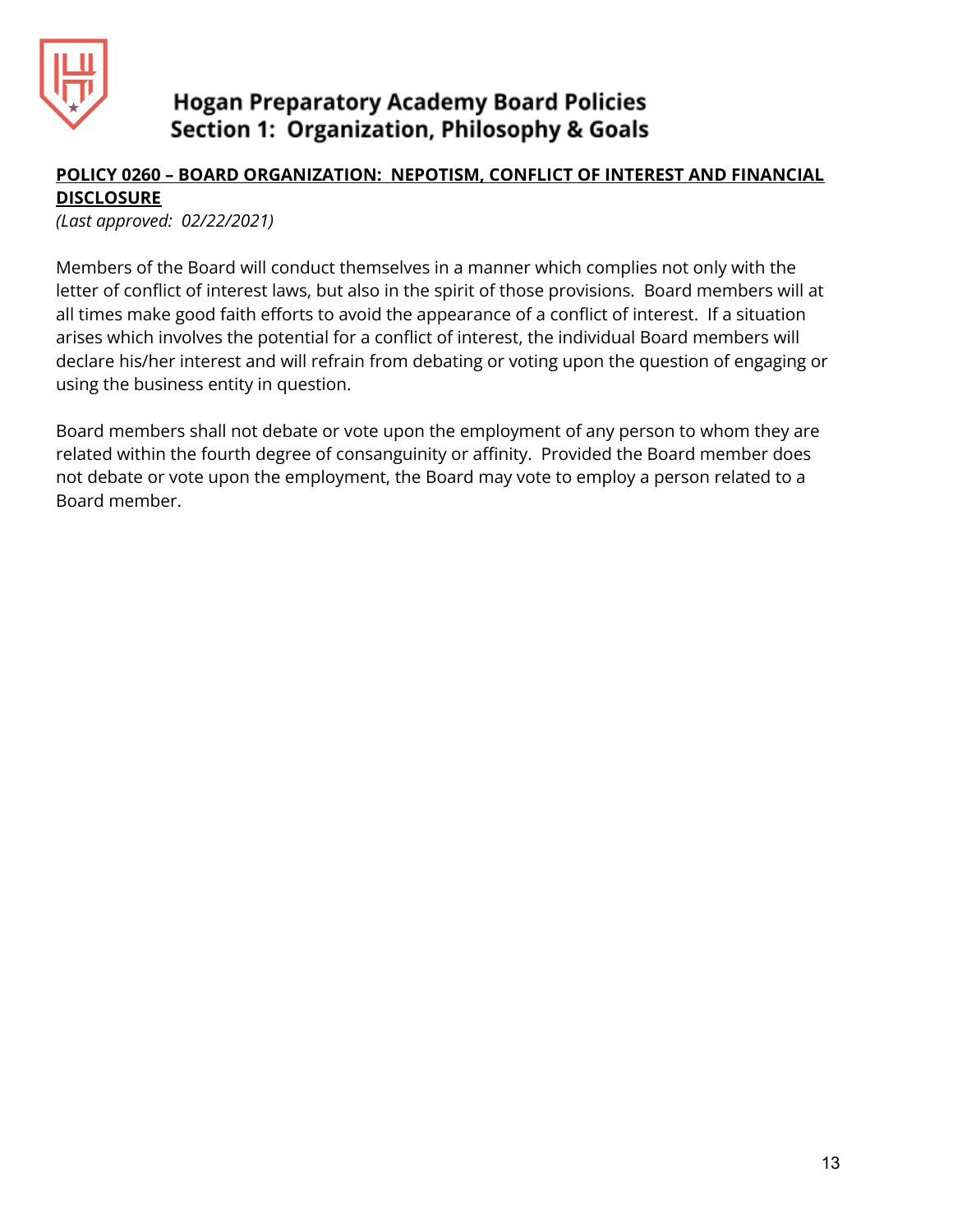

### **POLICY 0270 – BOARD ORGANIZATION: BOARD COMPENSATION**

*(Last approved: 11/25/2019)*

No member of the Board shall accept a salary from, or be employed by the Board, or profit financially in any manner by reason of any dealings with the Board*.*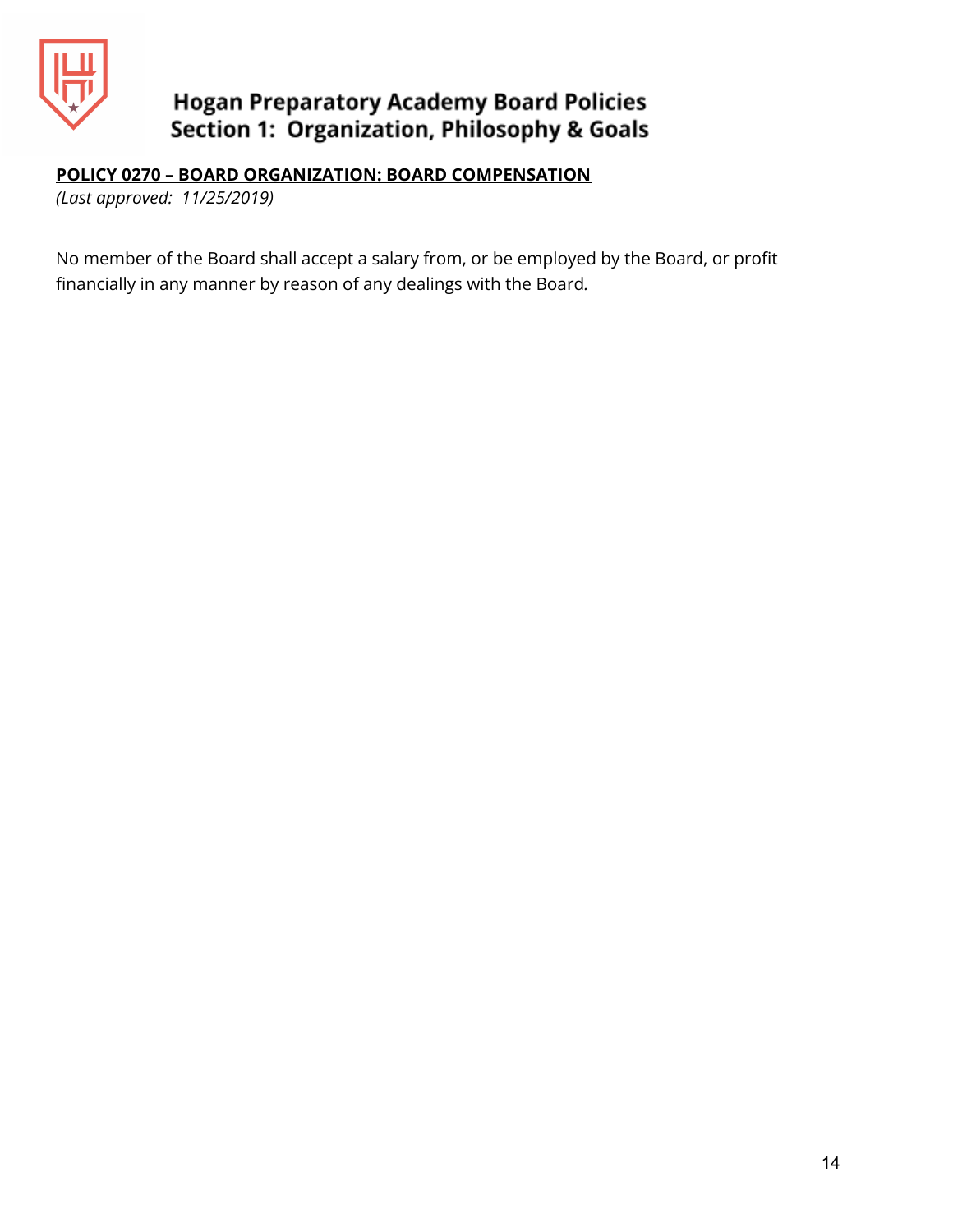

### **POLICY 0280 – BOARD ORGANIZATION: BOARD TRAVEL**

*(Last approved: 11/25/2019)*

So long at the organization's budget allows, travel and accompanying expenses may be authorized by a majority of the Board of Directors for any of its members to attend conferences, meetings, seminars, conventions, etc., at the state, regional and national levels. Travel expenses may include transportation, lodging, meals and registration fees.

Each Board member who has been approved for travel shall file with the School's Business Office within a reasonable time frame an itemized account of expenses.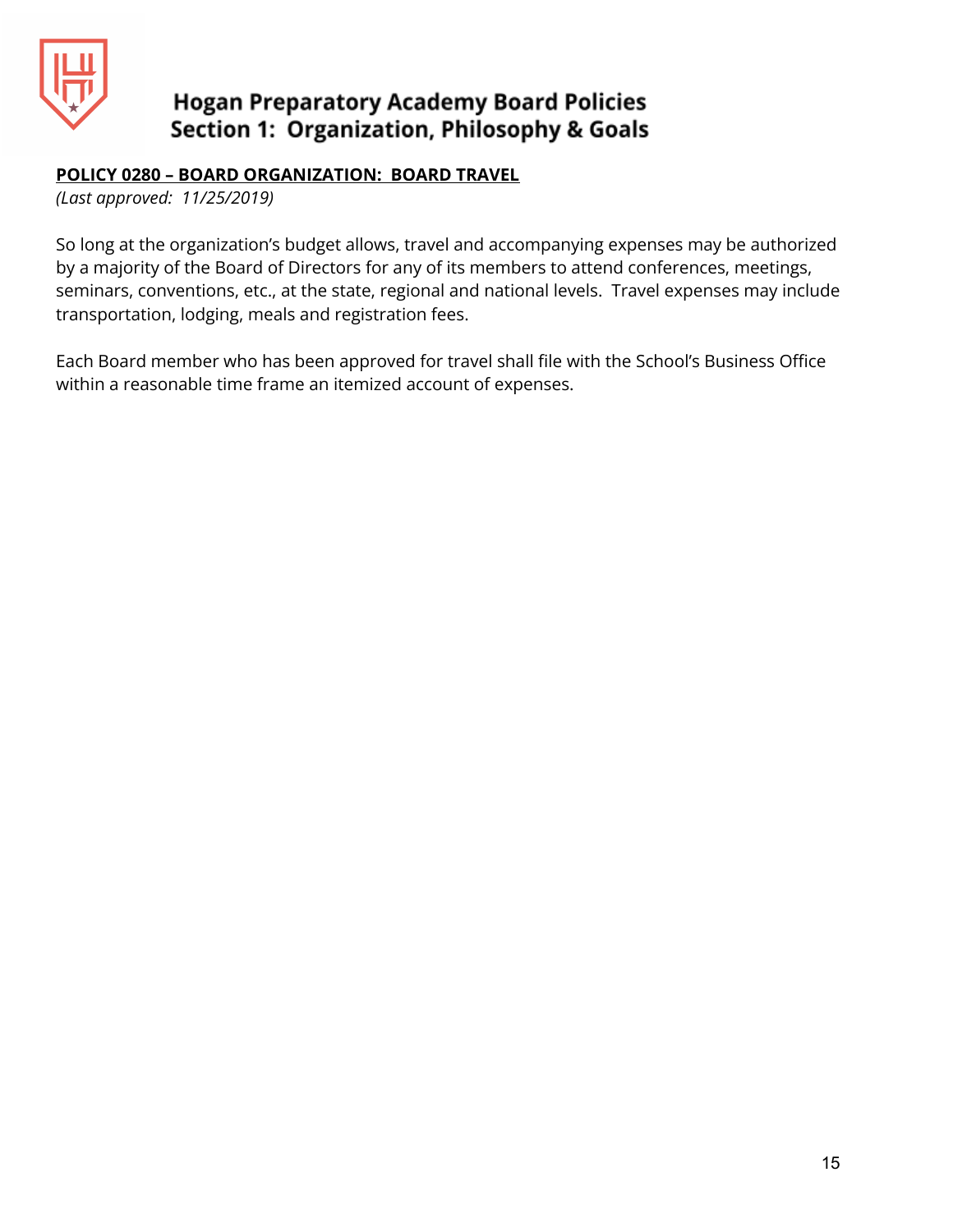

### **POLICY 0290 – BOARD ORGANIZATION: BOARD COMMITTEES**

*(Last approved: 11/25/2019)*

The Board may appoint committees to assist it in carrying out the Board's responsibilities. However, the Board may not delegate those functions which, by law, must be exercised by the Board itself.

### *Committee Guidelines*

- 1. Committees created by the Board will be assigned specific tasks to be performed and will be assigned a specific time frame within which to accomplish assigned tasks.
- 2. Upon completion of these tasks or upon expiration of the time allotted, the committee will be dissolved unless extended by the Board.
- 3. Reports of Board committees may be made in written form or be presented verbally at a Board meeting at the discretion of the Board.

### *Committee Meetings*

Meetings of committees appointed by the Board or at the Board's direction including advisory committees appointed for the specific purpose of recommending policy, policy revisions, expenditures of public funds to the Board or to the Superintendent will comply with the notice and open meeting provision applicable to Board meetings. The School's custodian of records will maintain a current list of such advisory committees.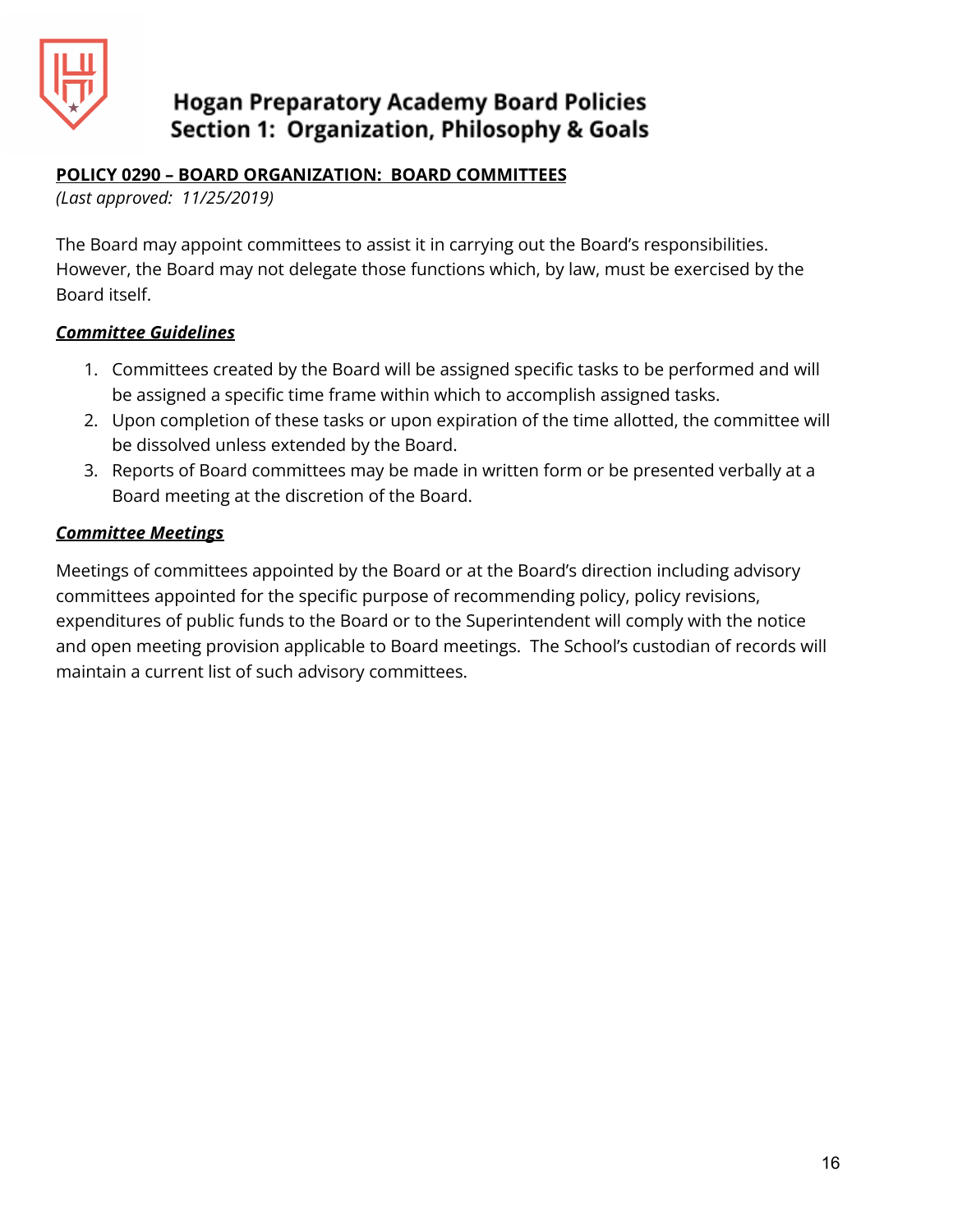

#### **POLICY 0300 – BOARD ORGANIZATION: BOARD MEETINGS**

*(Last approved: 11/25/2019)*

#### *Regular*

The regular meeting of the Board is typically held on the 4 $^{\rm th}$  Monday in each month, at the hour of 5:30 p.m. when public notice is given. Public meetings may be conducted in person or by conference call, video chats, Internet conferences, e-mails and Internet message board.

### *Special*

Special meetings may be held at the time set by the Board or on the call of the Board President or any four members of the Board. (Not less than twenty-four (24) hours written notice, stating the time and place of the meeting and business to be considered, will be given to each member.) Simultaneously with the giving of notice of such meeting to the members of the Board, a written notice of the meeting and matters to be considered will be posted in the same manner as postings for regular Board meetings.

### *Quorum and Majority Vote*

The presence of a majority of the Board constitutes a quorum for the transaction of business. However, the letting of contracts, employment of personnel, approval of bills for payment and the ordering of warrants require an affirmative vote of a majority of the Board. Absent Board members may submit a proxy vote through the Board president.

### *Closed Meetings*

The Board may vote to conduct closed executive sessions as provided for in Policy 0340 – Closed Board Meetings/Executive Sessions. In order to enter executive session, such motion must be approved by a roll call majority vote. The motion to enter executive session must reference the specific statutory matters to be discussed.

Any Board member may object to the closing of a meeting, record or vote if a member believes the motion to close violates the Sunshine Law; such member(s) must object at or before the motion to close is voted upon and must vote against closing. The member(s) shall be allowed to fully participate in any subsequent meeting or vote. The objecting member(s) shall be immune from any liability for improper closure of a meeting.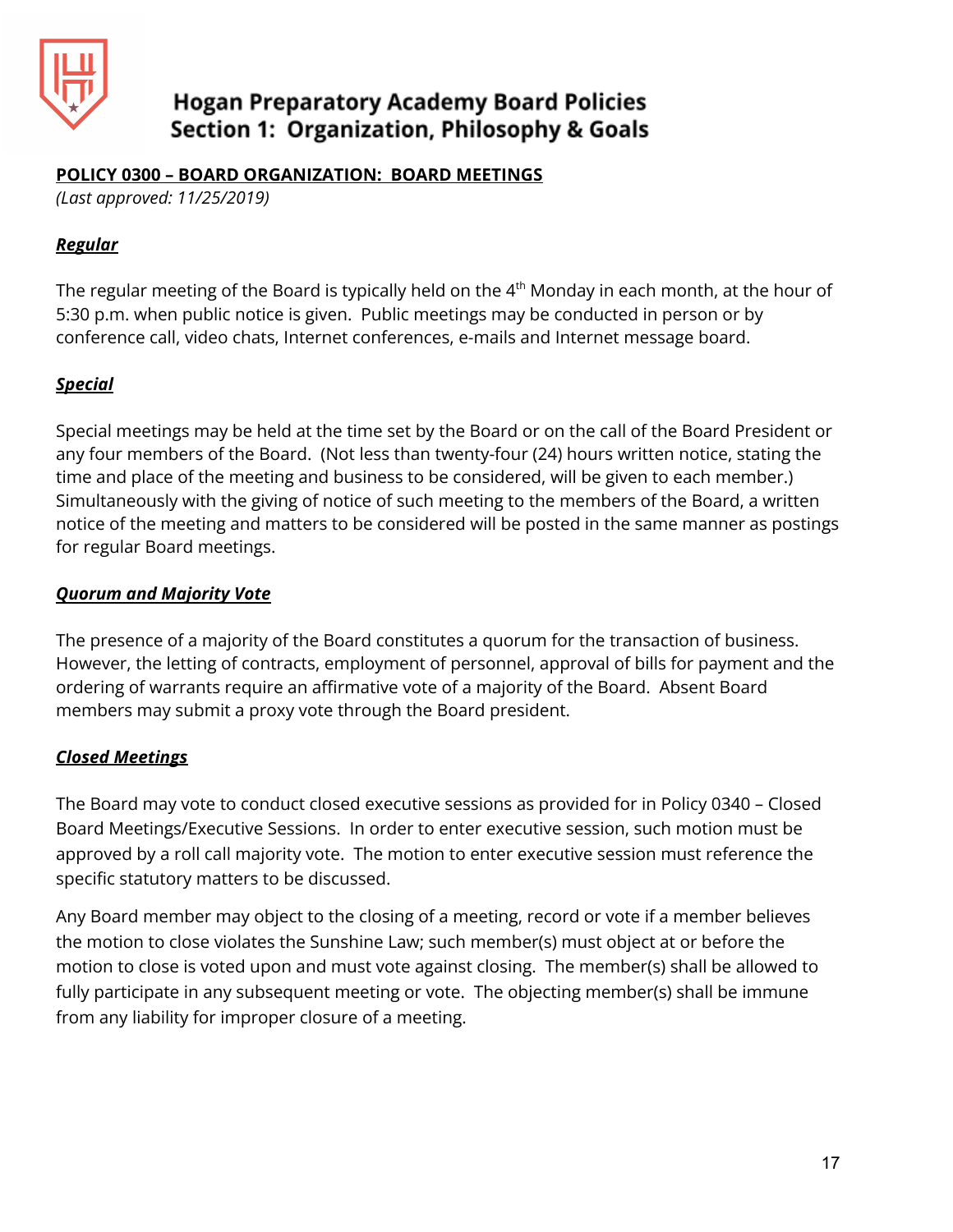

### *Recording of Board Meetings*

The open sessions of Board meetings may be audio or video taped. The Board has adopted guidelines set forth in Policy 0300 – Board Meetings to minimize the potential disruptive effect of such recordings.

### *Firearms and Weapons*

Possession of firearms and weapons are prohibited from all school premises and school activities. This prohibition specifically applies to meetings and activities of the Board and applies to all attendees, including members of the Board. The firearm prohibition includes permitted weapons. (See also Policy 1432 – Prohibition Against Firearms and Weapons.)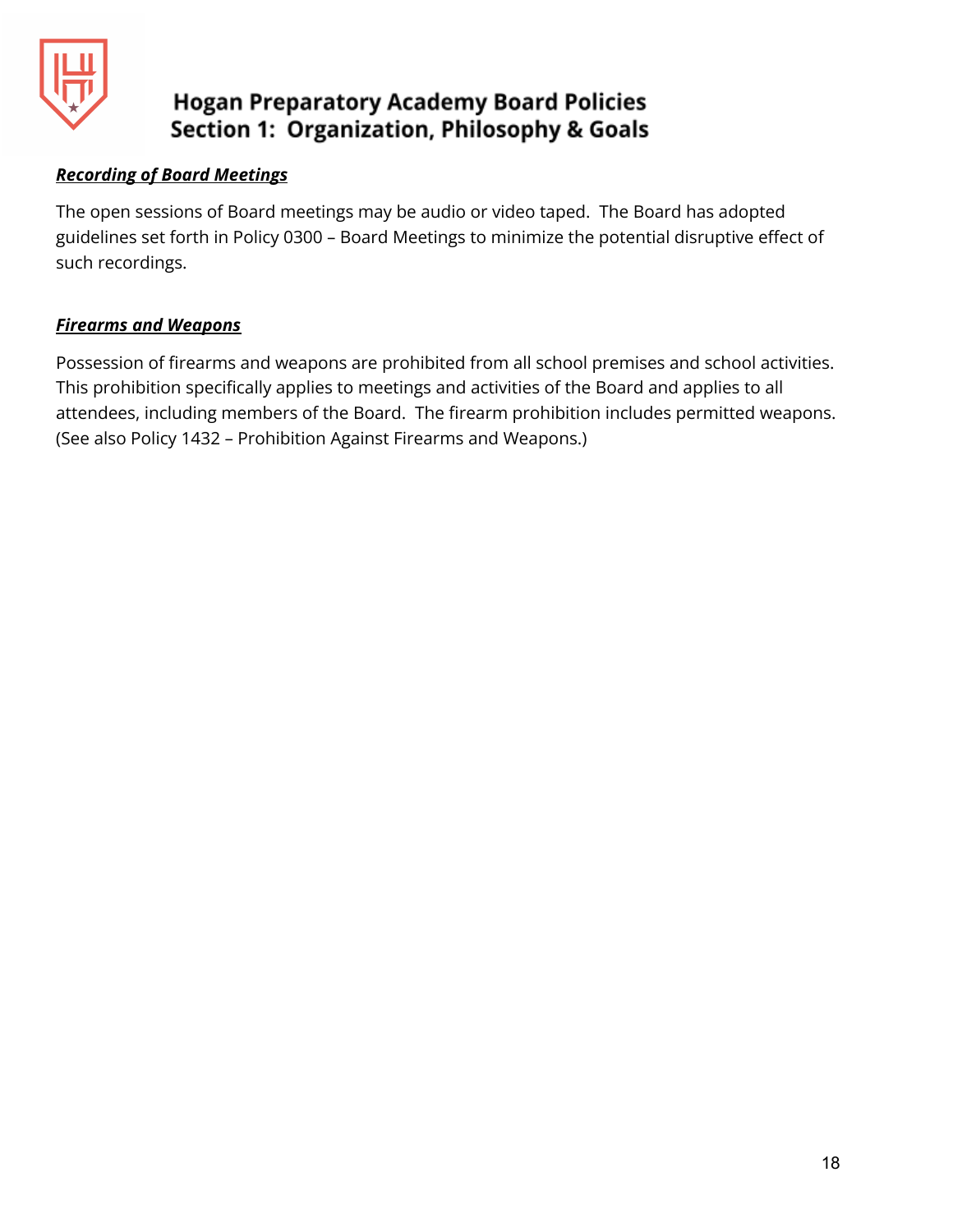

### **POLICY 0310 – BOARD ORGANIZATION: MEETING AGENDA**

*(Last approved: 11/25/2019)*

A tentative agenda for each regular, special or proposed closed meeting of the Board shall be prepared by the Board President, in consultation with the Superintendent, and shall be included in any public notice of such meetings. Any member of the Board may request items to be placed on the agenda. The tentative agenda, related materials and minutes of the previous meeting shall be distributed to each member of the Board at least four days prior to the stated meeting unless a special emergency meeting is called at a time which makes the four-day prior notice impossible.

The agenda for each meeting of the Board shall be adopted or modified by a motion by a majority of those Board members present. Once the agenda is approved, it shall require a vote of a majority of the Board members present to make additional modifications.

The agenda for closed sessions shall be announced in closed session; however, the motion to close a meeting must be voted on during a public meeting and must also include the reasons for closing the meeting with references to the specific topics under the provision of Section 610.021, RSMo as valid grounds for a closed meeting session. (Refer to Policy 0340 – Closed Board Meetings/Executive Sessions.)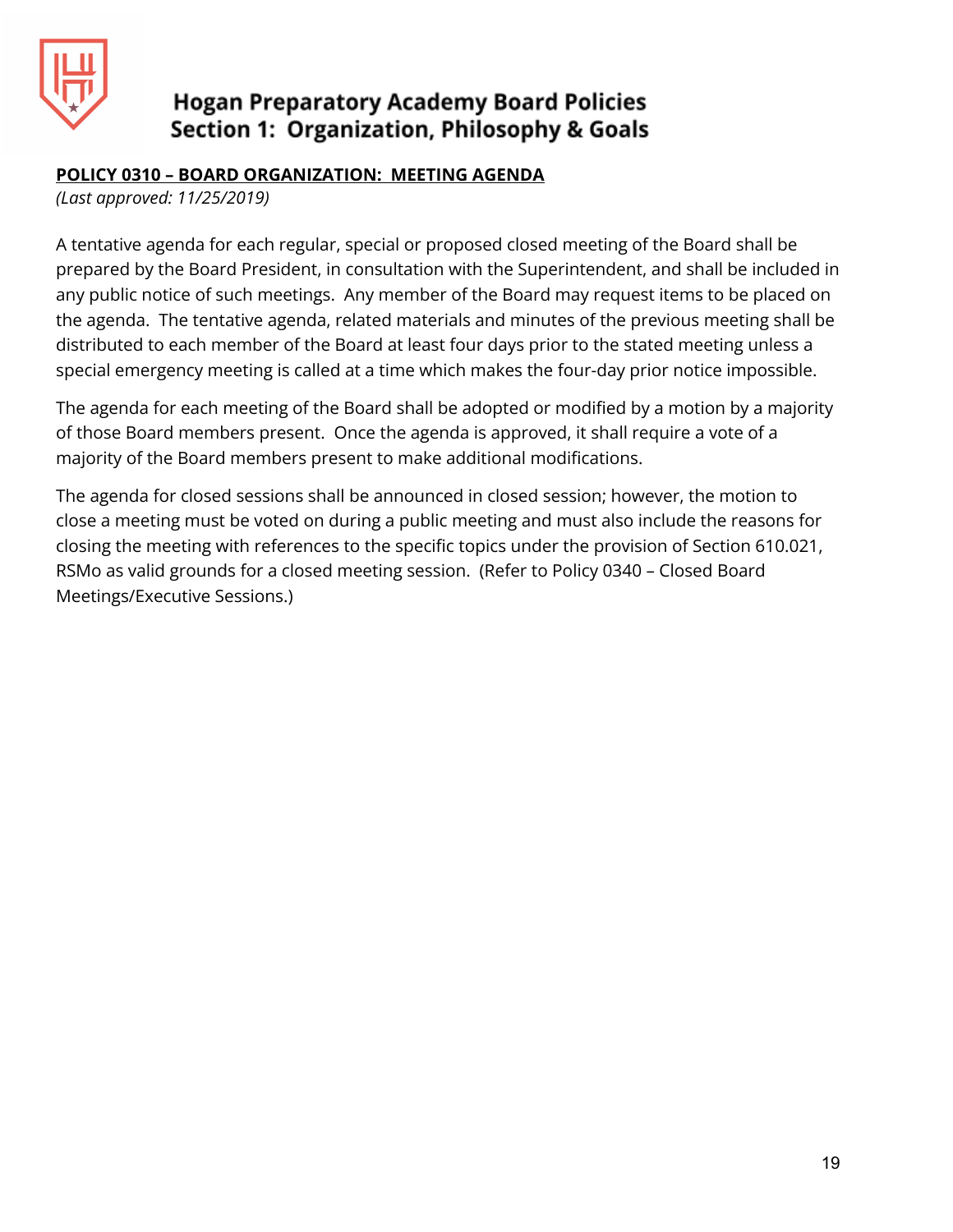

### **POLICY 0320 – BOARD ORGANIZATION: PARTICIPATION BY THE PUBLIC**

*(Last approved: 11/25/2019)*

A designated period of time may be provided for public comments at all regular Board meetings. The Board is very interested in citizen viewpoints and problem; however, citizens are encouraged to work through problems at the school and/or administrative levels before coming to the Board. Remarks may be limited. Questions directed to the Board may not always be answered immediately. All questions will be responded to by an appropriate person as soon as possible. Persons who wish to suggest items for the agenda should contact the Superintendent.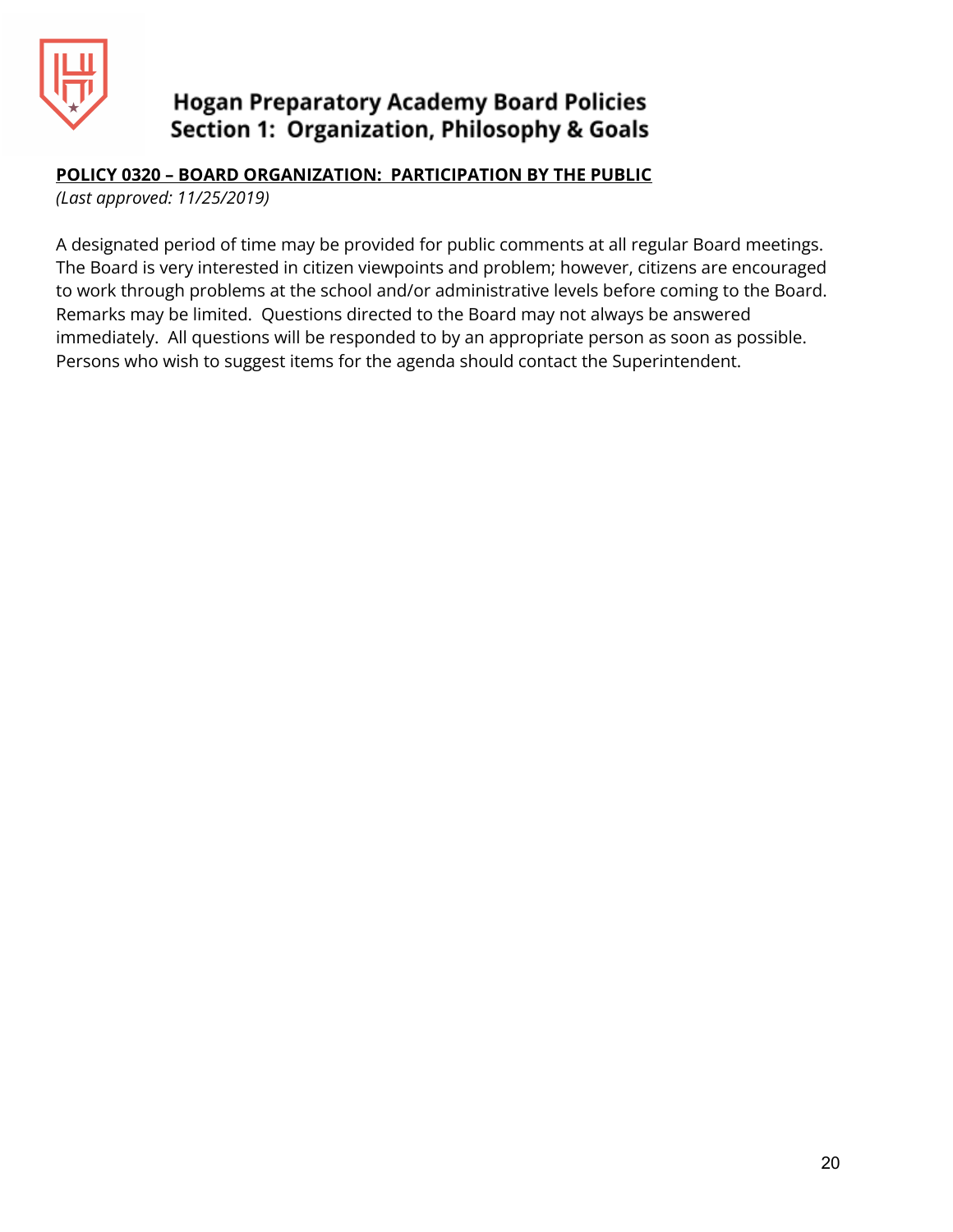

#### **POLICY 0330 – BOARD ORGANIZATION: MEETING MINUTES**

*(Last approved: 11/25/2019)*

#### *Open Session Minutes*

Minutes of Board meetings shall be available to the public for inspection at the Superintendent's office, at reasonable hours. The minutes will include the date, time, place, members present, members absent, and a record of any votes taken.

#### *Closed Session Minutes*

A separate minute book used solely for the purpose of executive sessions shall be used to record the minutes. Under such circumstances, the Board members and others in attendance are honor-bound not to disclose the details or discussions or minutes of the closed session. Any vote taken during a closed session will be taken and recorded by a roll call vote.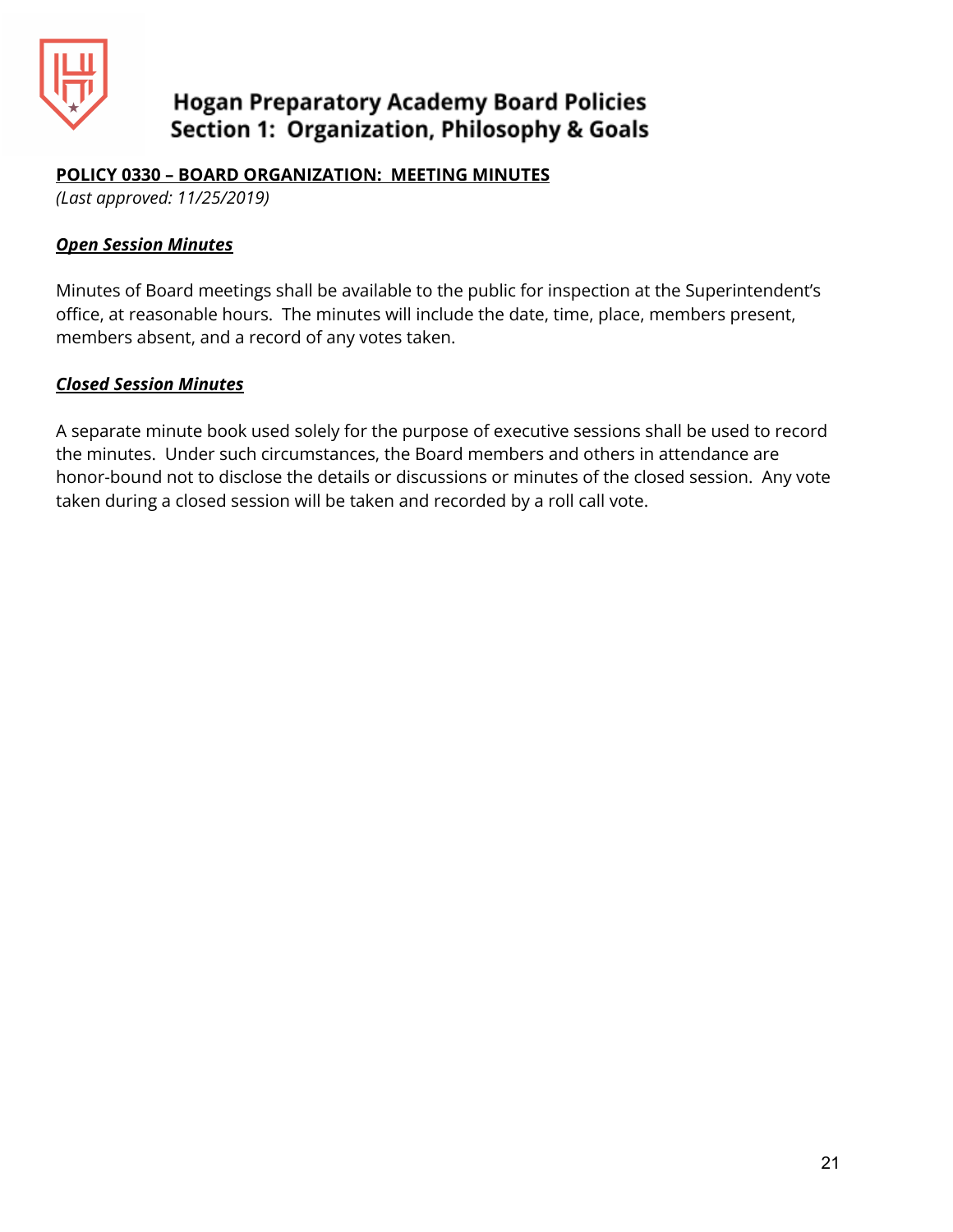

### **POLICY 0340 – BOARD ORGANIZATION: CLOSED MEETINGS**

*(Last approved: 11/25/2019)*

The Board reserves the right, a provided by law, to close meetings, records and votes as they relate to matters below. All discussion and action by the Board in executive session must be related to the reasons set forth in motion to enter executive session. The minutes of the executive session shall be recorded and maintained in a separate, confidential minute book. (See Policy 0330 – Board Meeting Minutes)

#### *Legal Matters*

Litigation including privileged communications between the Board, its representatives, and its attorneys. Upon completion of the litigation or upon execution of a settlement agreement, the vote, minutes, and settlement agreement will be made public unless subject to a court order closing the record.

### *Real Estate Matters*

The lease, purchase or sale of real estate where public knowledge of the details of the proposed acquisition might adversely affect the School's interests. Any vote or public record approving such contract shall become available to the public upon execution of the contract.

#### *Personnel Matters*

Actions related to the hiring, firing, disciplining or promotion of a School employee when the performance or individual merit of this employee is considered. Any vote on a final decision to hire, fire, promote or discipline will be available to the public within seventy-two (72) hours of the close of the meeting, except that good faith efforts will be made to notify the affected employee prior to the information becoming publicly available. Disclosure of Board action on such personnel matters will include notice of how each Board member voted on the proposition.

#### *Student Matters*

Scholastic probation, expulsion, discipline, or graduation of identifiable persons, including records of individual test or examination scores subject to the provisions of the Board's student records policy and regulation.

#### *Student Testing Matters*

Testing and examination materials before a test or examination is given and until use of the test is discontinued.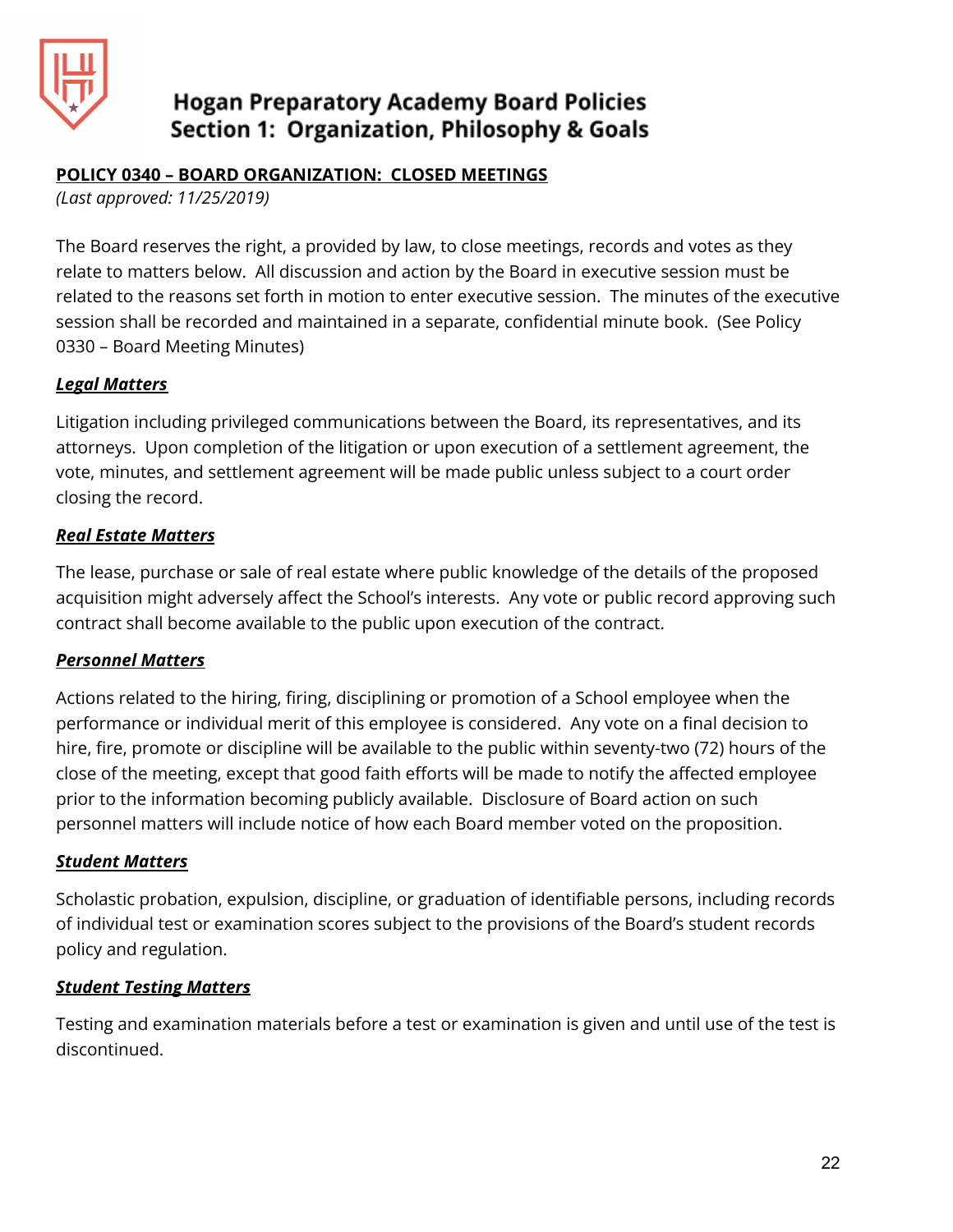

### *Bidding Matters*

Competitive bidding specifications, until officially approved or published for bids. Sealed bids, until the earlier of the time all are opened or all are accepted or rejected.

### *Personnel Records*

Individually identifiable personnel records, performance ratings or records related to employees or applicants for employment. However, the public will have access to the names, positions, salaries, and length of service of employees of the school.

### *Communications with School Auditor*

Confidential and privileged communication between the Board and its auditor, including the auditor's work product. However, final audit reports issued by the auditor will be open.

### *Security Systems*

Information provided to the School by outside consultants relating to the security of School facilities. However, expenditures of public funds for the purchase of security systems are considered to be open public records.

Notwithstanding the provisions of this section, consultant reports involving open records matters, which were prepared for the School, are deemed to be open records.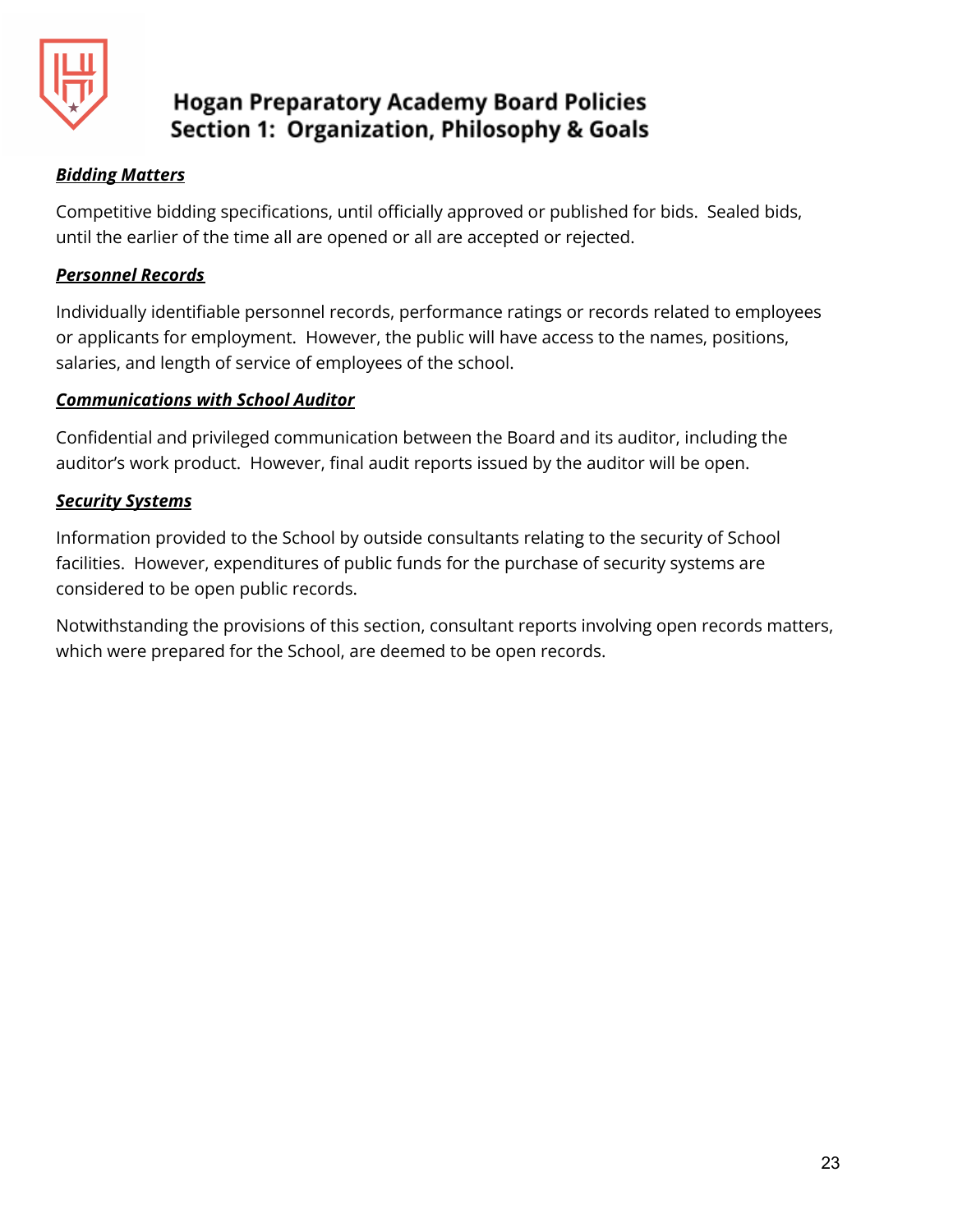

### **POLICY 0350 – BOARD ORGANIZATION: NOTIFICATION OF BOARD MEETINGS**

*(Last approved: 11/25/2019)*

Notice of meetings of the Board including committees of the Board will be given in a manner to reasonably inform the public of the matters to be considered by the Board.

Notice of the time, date, and place of the meeting as well as the tentative agenda will be provided at least twenty-four (24) hours, exclusive of holidays and weekends, prior to the meeting unless for good cause it is impossible or impractical to provide such notice. In such instances, the nature of the impossibility or impracticality will be stated in the minutes. In order to minimize public participation, notice of Board meetings will be posted at the School. Upon request, members of the media will be provided with notice of the meeting at the same time notice is provided to members of the Board. Meetings will be scheduled at a location reasonably accessible to the public in a room of sufficient size to accommodate the anticipated attendance by the public.

Where meetings are conducted by telephone or other electronic means, written notice of such meetings will include the specific mode by which meetings will be conducted and the location where the public may attend such electronic meetings. If a meeting is conducted through the Internet or other computer link, notice of such meeting will be posted on an existing school website.